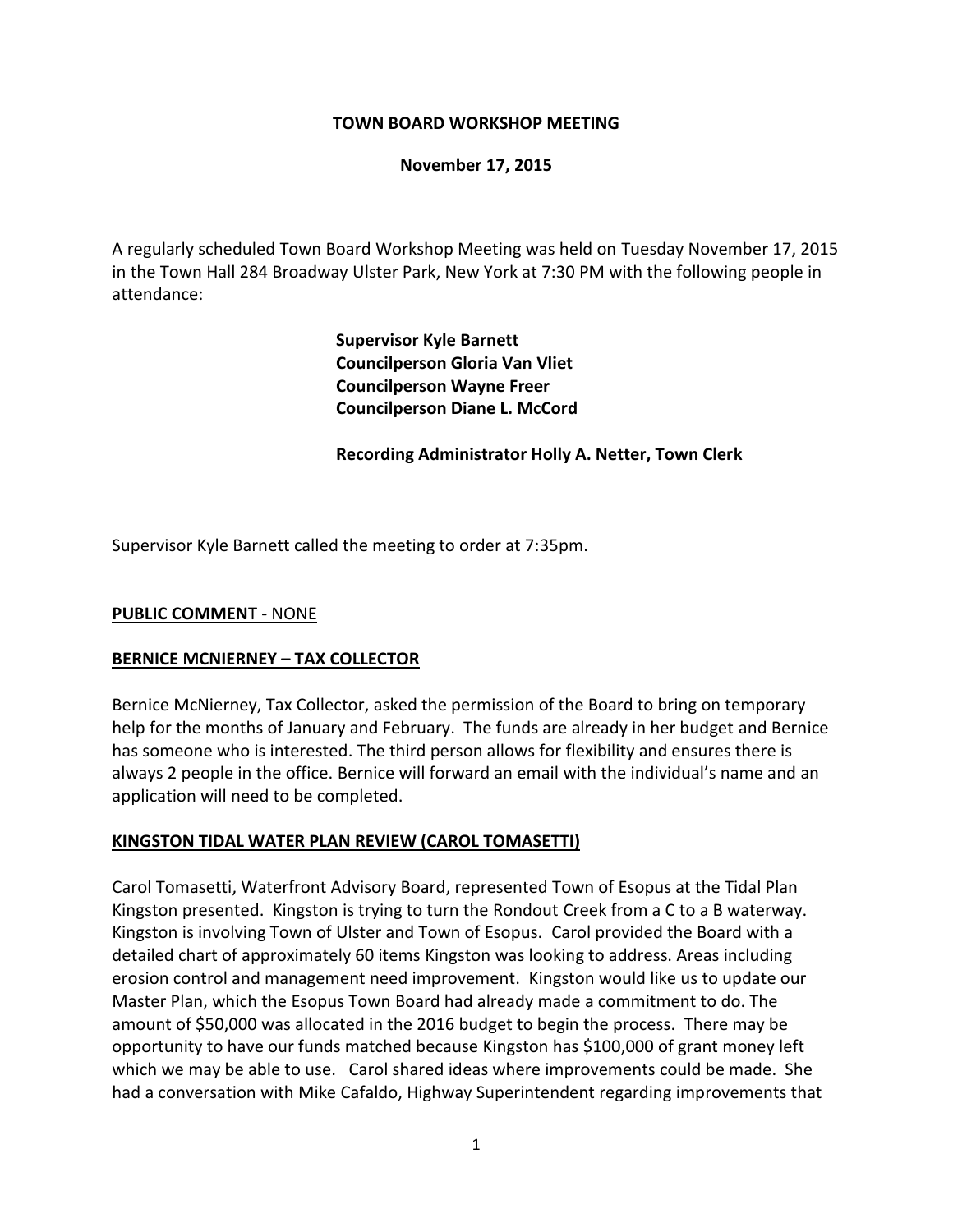he feels need to be made. There are 15 areas of the watershed and 9 are in the Town of Esopus.

Councilperson Freer asked, "How long does the grant last? Carol will check on that. Councilperson Freer also asked if we could use "IN-KIND" if we use our people and equipment.

Carol said Greg Swanzey, Director for the City of Kingston's Office of Economic Development & Strategic Partnerships, would be willing to come speak to the Board. We need to populate a committee and retain a consultant. Carol said it may be more economical to use the same consultant Kingston used to do the research. That firm may be able to incorporate those items already defined into a master plan for Esopus opposed to starting from scratch. The grant money may also be able to be used for Consultant Fees. A meeting will be set up with Greg sometime in January. Carol will follow up with Greg Swanzey, talk to Mike Cafaldo, confirm the In - Kind and check on the deadline for the grant.

# **RESOLUTION – APPOINTMENT AGREEMENT – TIM KEEFE**

Supervisor Barnett said he had just received the contract and it appeared to be the same from last year. This item was tabled. Town Board members will have time to read the contract over and have a discussion prior to the contract being voted on. An Executive Session will be placed on the agenda for the Town Board Meeting to discuss concerns with the contract.

# **RESOLUTION – APPOINTMENT ASSESSMENT BOARD OF REVIEW – JAMES MELBERT**

# **TOWN OF ESOPUS ASSESSMENT REVIEW BOARD APPOINTMENT RESOLUTION**

BE IT RESOLVED, by the Town Board of the Town of Esopus, in the County of Ulster, State of New York, as follows,

WHEREAS, there is a vacancy on the Assessment Review Board,

THEREFORE, BE IT RESOLVED that the Town of Esopus Town Board reappoints James Melbert to the Assessment Review Board. Term to expire 9/30/2020.

| Resolution offered by: | Councilperson Wayne Freer  |
|------------------------|----------------------------|
| Seconded by:           | Councilperson Diane McCord |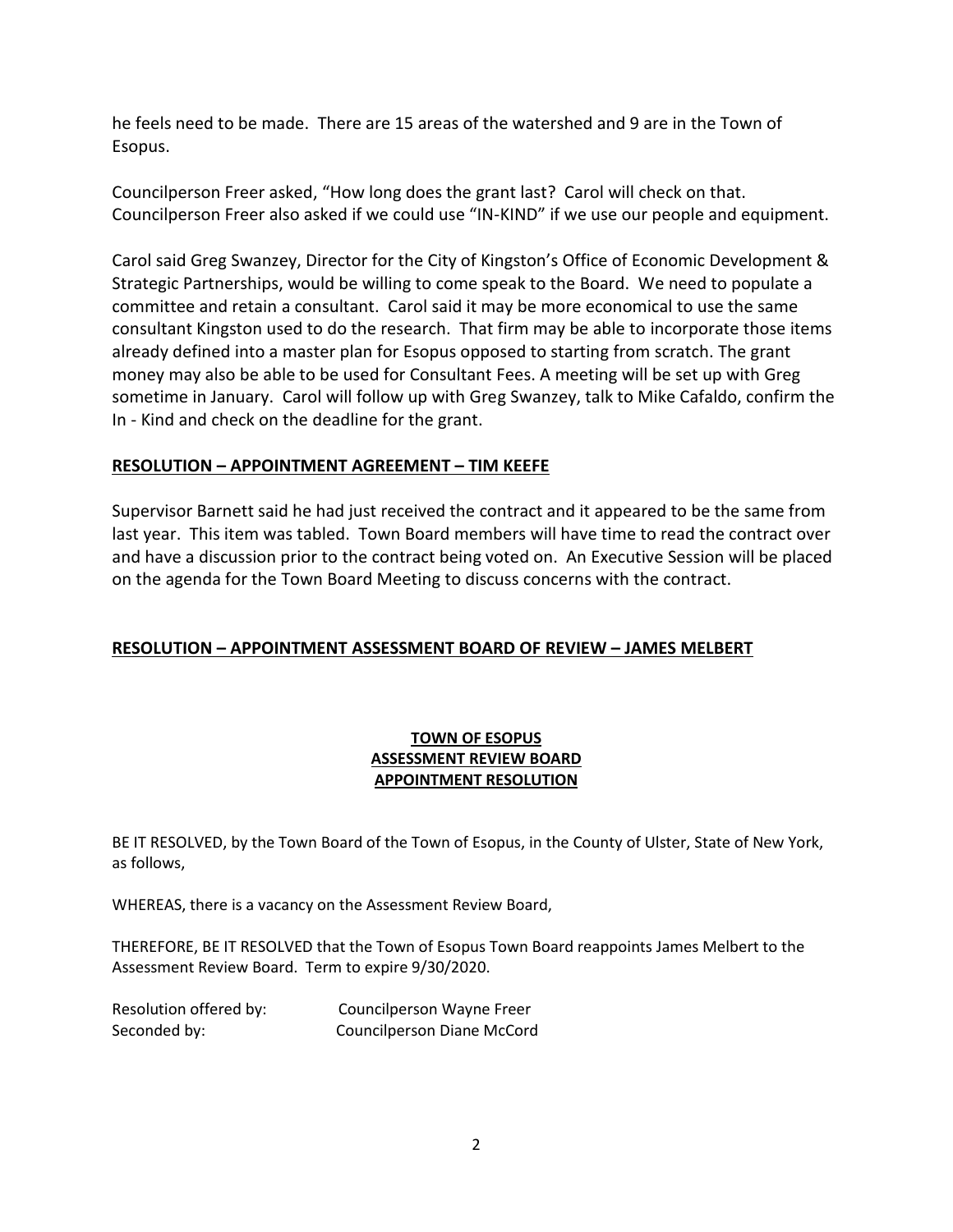The Board was polled:

| <b>Councilperson Wayne Freer</b>  | AYF |
|-----------------------------------|-----|
| Councilperson Gloria VanVliet     | AYF |
| <b>Councilperson Diane McCord</b> | AYF |
| Supervisor Kyle W. Barnett        | AYF |

#### **RESOLUTION – SEWER SERVICE INCREASE**

#### **RESOLUTION**

**WHEREAS**, the law requires the cost of the operation and maintenance of the Port Ewen Sewer District to be paid by revenue derived from the sale of the service,

**WHEREAS,** this Town Board has adopted a Sewer District budget, for year 2016, based on a rate of a minimum charge of \$18.56 for the first 0 to 4,000 gallons and a rate of \$4.64 per \$1,000 gallons thereafter, based on the water meter.

**THEREFORE, BE IT RESOLVED** that the Town Board increase the rate charged for sewer service from a minimum of \$16.88 for the first 0 to 4,000 gallons and \$4.22 per 1,000 gallons thereafter, based on the water meter to a minimum of \$18.56 for the first 0 to 4,000 gallons and a rate of \$4.64 per \$1,000 gallons thereafter, based on the water meter, with a new rate to be effective upon adoption of this resolution.

| Resolution offered by:<br>Seconded by: | Councilperson Diane McCord<br>Councilperson Wayne Freer |      |
|----------------------------------------|---------------------------------------------------------|------|
| The Board was polled:                  |                                                         |      |
|                                        | Councilperson Wayne Freer                               | AYE  |
|                                        | Councilperson Gloria VanVliet                           | AYE  |
|                                        | <b>Councilperson Diane McCord</b>                       | AYE  |
|                                        | Supervisor Kyle W. Barnett                              | AYE. |

## **SOLAR PROJECT – UPDATE**

Supervisor Barnett said the deadline is coming up 10.6 cents per kilowatt is the PPA. Standard Solar seems to be firm on that Price. Randolph Horner told Supervisor Barnett he feels he can talk NYSERDA into a deadline extension and he is working on a way to decrease the cost. Supervisor Barnett said if Randolph can find a better price that would be great but pricing above \$ .10 is not satisfactory to the Board.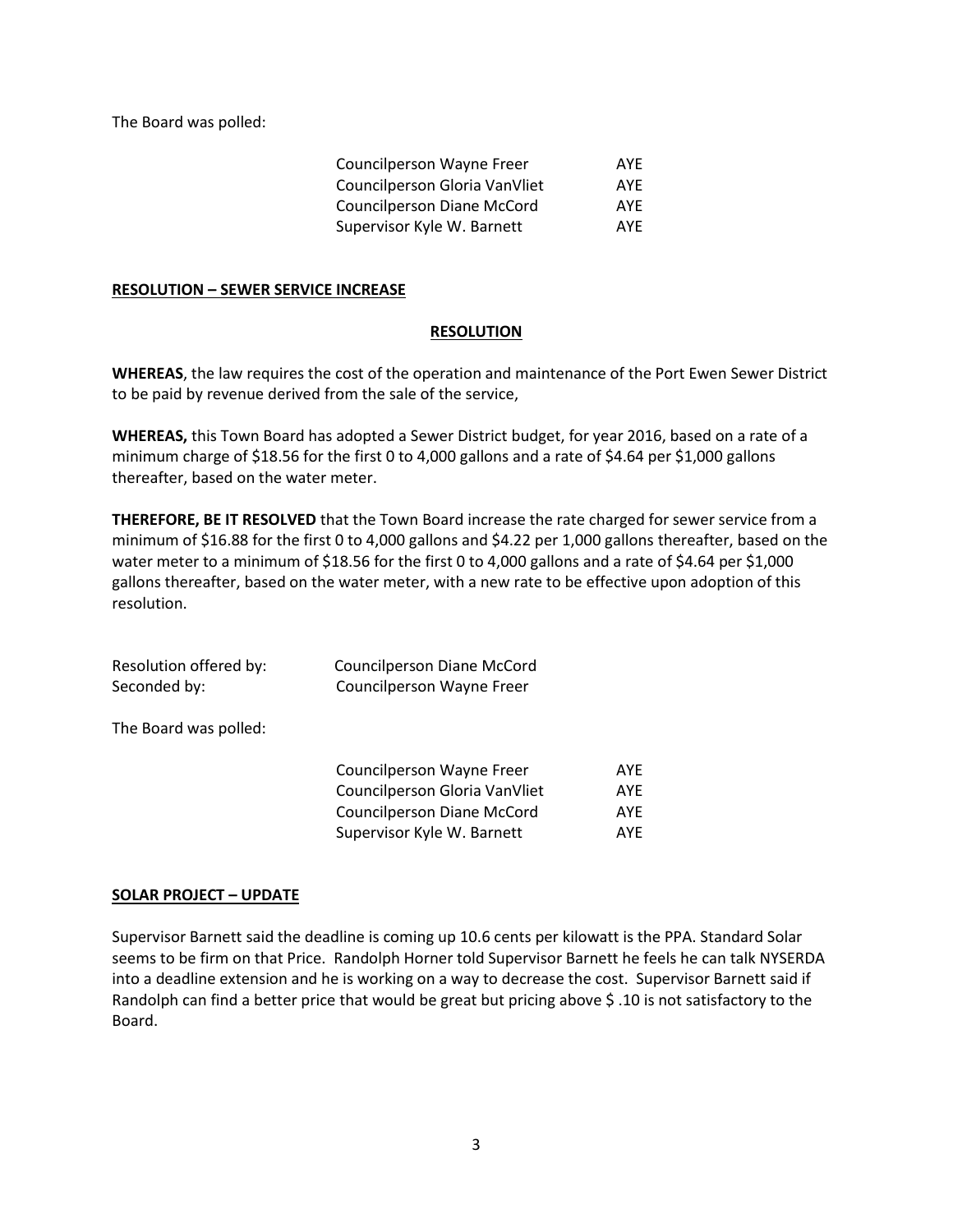## **RESOLUTION – UPSEU – MEMORANDUM OF AGREEMENT**

This agreement is dealing just with the change of insurance for the bargaining members. An error in the agreement was noticed. A new agreement will need to be drafted and signed once the corrections have been made.

## **A MOTION WAS MADE BY COUNCILPERSON DIANE MCCORD TO AUTHORIZE SUPERVISOR BARNETT TO SIGN THE CORRECTED MEMORANDUM OF AGREEMNT AND SECONDED BY COUNCILPERSON WAYNE FREER. ALL MEMBERS WERE IN FAVOR, MOTION CARRIED.**

#### **RESOLUTION – APPOINTMENT DEBBIE KAIN – PAYROLL/PERSONNEL COORDINATOR**

## **TOWN OF ESOPUS APPOINTMENT RESOLUTION**

BE IT RESOLVED, by the Town Board of the Town of Esopus, in the County of Ulster, State of New York, as follows,

WHEREAS, the Town Board would like to appoint Debbie Kain to the position of Payroll/Personnel Coordinator for the Town of Esopus. This is an exempt class position.

THEREFORE, BE IT RESOLVED, the Town of Esopus Town Board hereby approves the appointment of Debbie Kain to the position of Payroll/Personnel Coordinator within the Town of Esopus effective immediately. In light of her years of service to the Town, the Town Board would like to waive the probationary period. Effective January 1, 2016 her salary will be \$35,854.

Resolution offered by: Councilperson Diane McCord Seconded by: Councilperson Gloria Van Vliet

The Board was polled:

| Councilperson Wayne Freer         | AYF |
|-----------------------------------|-----|
| Councilperson Gloria VanVliet     | AYF |
| <b>Councilperson Diane McCord</b> | AYF |
| Supervisor Kyle W. Barnett        | AYF |

## **TAX CAP REVIEW – STATE COMPTROLLER**

NYS Comptrollers Office has randomly selected the Town of Esopus for a Tax Cap Review. This is not an audit it is a review that entails going over calculations for the tax cap. The State will review the adopted budgets from 2015 & 2016. Debbie Kain, Bookkeeper will assemble the documents and Brian Pickard, CPA will review them. The packet will then be forwarded to the Comptroller's office in Albany for review.